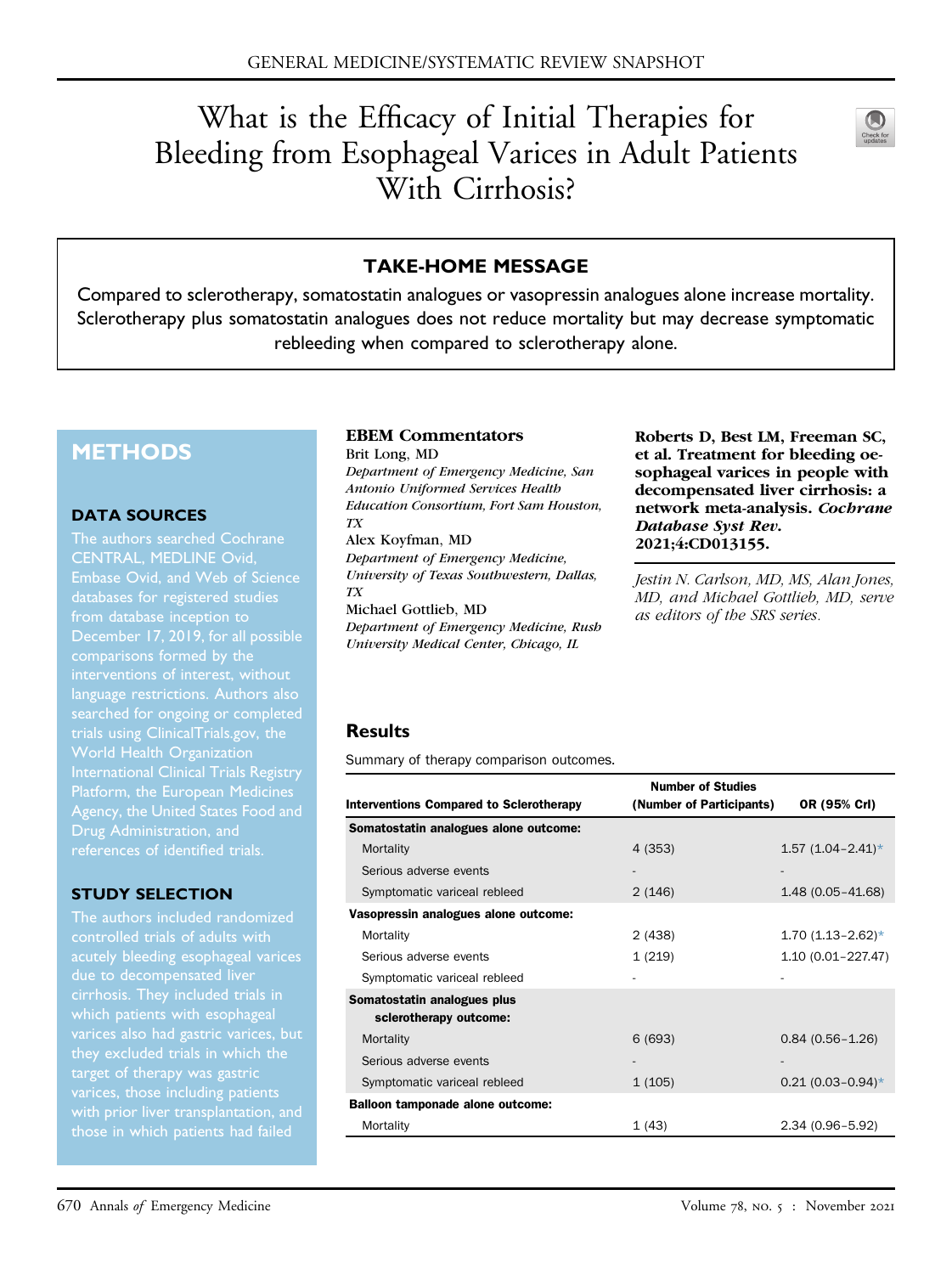any of the following interventions for comparison with one another alone or in combination: vasopressin or analogues, somatostatin or analogues, endoscopic sclerotherapy, balloon tamponade, tranexamic acid, no others.

#### DATA EXTRACTION AND **SYNTHESIS**

screened articles for inclusion and resolved any discrepancies through differences in opinion resolved through discussion. Meta-analysis individual trial authors in the case of missing or unclear data. Primary of patients who died from any based on a validated scale such as the European Quality of Life–5 Dimensions or 36-Item Short Form would increase mortality; is lifethreatening; requires or significant disability; is a congenital anomaly/birth defect; or may jeopardize the person or require intervention for bleeding at 6 weeks, and the features of decompensation at 6 weeks. Sclerotherapy was used as the reference standard. Authors simultaneously through direct

#### Continued.

| <b>Interventions Compared to Sclerotherapy</b> | <b>Number of Studies</b><br>(Number of Participants) | OR (95% Crl)            |
|------------------------------------------------|------------------------------------------------------|-------------------------|
| Serious adverse events                         | No direct<br>randomized<br>controlled trial          | $0.13(0 - 954.32)$      |
| Symptomatic variceal rebleed                   |                                                      | ۰                       |
| Balloon tamponade plus sclerotherapy outcome:  |                                                      |                         |
| Mortality                                      | 1(60)                                                | $2.37(0.75 - 7.77)$     |
| Serious adverse events                         | 1(60)                                                | 4.23 $(1.22 - 17.80)$ * |
| Symptomatic variceal rebleed                   | 1(60)                                                | $2.53(0.02 - 299.17)$   |
|                                                |                                                      |                         |

<span id="page-1-0"></span>OR, Odds ratio; CrI, credible interval. \*Statistically significant.

This network meta-analysis included 52 trials comprising 4,580 patients. The mean patient age ranged from 39 to 62 years, and females accounted for 0% to 50% of patients in the included trials. Nineteen interventions were compared in included trials, and 48 trials reported 1 or more outcomes. Fifty trials compared 2 interventions, whereas 2 trials compared 3 interventions. Overall, 15.8% of patients who received sclerotherapy died (follow-up period of 3 days to 6 weeks). Somatostatin analogues or vasopressin analogues alone demonstrated higher mortality when compared to sclerotherapy ([Table\)](#page-0-0). Fewer patients developed symptomatic variceal rebleed with sclerotherapy plus somatostatin analogues compared to sclerotherapy alone. Based on moderate-certainty evidence, people receiving vasopressin analogues alone had fewer adverse events than those receiving only sclerotherapy (rate ratio 0.40; 95% credible interval 0.21 to 0.74). Balloon tamponade plus sclerotherapy resulted in higher serious adverse events compared to sclerotherapy alone. However, balloon tamponade

alone or in combination with other therapies compared to sclerotherapy did not demonstrate significant effects on other outcomes. Other comparisons suffered from considerable uncertainty and no statistically significant outcomes. Significant heterogeneity was present in outcomes including serious adverse events, any adverse event, and length of hospital stay. Risk of bias was high for all included trials, resulting in inability to rank effectiveness.

## **Commentary**

Portal hypertension leading to variceal bleeding is a major cause of morbidity and mortality in patients with liver cirrhosis. $2,3$  $2,3$  The shortterm mortality of an acute episode of variceal bleeding approximates 15% to  $30\%$ .<sup>[4-6](#page-2-2)</sup> Recommendations for the emergency management of variceal bleeding in patients with cirrhosis includes the use of somatostatin or octreotide or their analogues, with consideration of balloon tamponade as a temporizing measure until endoscopic therapy or a transjugular intrahepatic portosystemic shunt procedure can be performed.<sup>2[,3](#page-2-1)[,7](#page-2-3)</sup>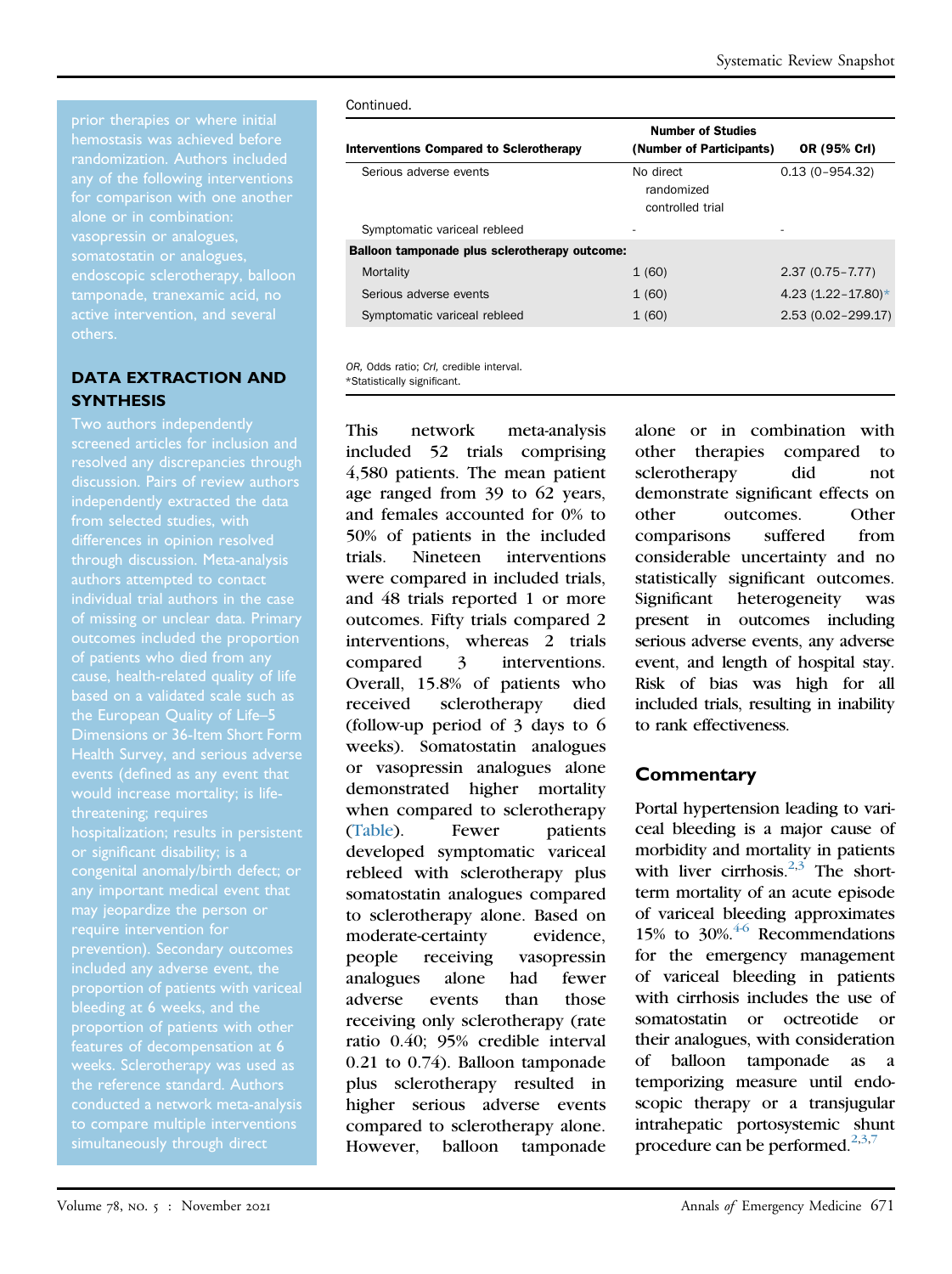Authors assessed dichotomous outcomes using odds ratios and continuous variables with mean differences and 95% confidence intervals. For count outcomes, authors calculated rate ratios, and they estimated ranking probabilities when network meta-analysis was performed. Authors assessed statistical heterogeneity by comparing results of the fixedmodel meta-analyses, lack of between-study variance, and by Cochrane risk of bias tool.<sup>[1](#page-2-7)</sup>

There have been prior Cochrane reviews comparing several treatments for acute esophageal variceal bleeding,  $46$  but this is the first network meta-analysis comparing the benefits and harms of different therapies.<sup>8</sup> Network meta-analyses are similar to traditional metaanalyses, but they allow researchers to evaluate several endpoints in a single analysis using direct and indirect evidence. $9,10$  $9,10$  The results of this network meta-analysis suggest that in patients with bleeding from esophageal varices, somatostatin or vasopressin analogues alone increase mortality compared to endoscopic sclerotherapy. However, sclerotherapy plus somatostatin analogues likely result in decreased symptomatic rebleed compared to sclerotherapy alone.<sup>8</sup> Although further studies are needed, emergency clinicians should consider administering somatostatin analogues with emergency gastroenterology

consultation for further management including sclerotherapy. Balloon tamponade is a potential therapy, but this network metaanalysis did not demonstrate reduced mortality or symptomatic variceal rebleed compared to sclerotherapy when used alone or in combination with other therapies. However, the data evaluating balloon tamponade suffered from significant heterogeneity and poor evidence quality.

This network meta-analysis has several limitations. First, despite the inclusion of 52 randomized controlled trials, few of the studies were of high quality, which limited evidence certainty. The available data for most comparisons were limited, with the highest certainty of evidence for somatostatin or vasopressin analogues alone compared to sclerotherapy. Blinding was also not possible for most of the endoscopic interventions, and none of the direct comparisons had sufficient sample sizes, resulting in imprecision. No trials reported health-related quality of life. Additionally, these results are not applicable to pediatric patients, patients with other causes of upper gastrointestinal bleeding, those with esophageal bleeding due to causes other than cirrhosis, patients who failed initial therapy for esophageal varices, and those who responded successfully to initial therapy. There was also significant heterogeneity in outcomes including serious adverse events, any adverse events, blood transfusion, length of stay, and decompensation events. Moreover, the risk of bias was unclear or high in all trials. Further randomized controlled trials are required to

evaluate patient-centered outcomes such as mortality, adverse events, and health-related quality of life in patients with liver cirrhosis and acutely bleeding esophageal varices.

Funding and support: The authors report this article did not receive any outside funding or support.

This review does not reflect the views or opinions of the US Government, Department of Defense or its components, US Army, US Air Force, Brooke Army Medical Center, or the SAUSHEC EM Residency Program.

Dr. Carlson was the supervising editor on this article. Dr. Gottlieb did not participate in the editorial review or decision to publish this article.

- <span id="page-2-7"></span>1. [Sterne JAC, Savovi](http://refhub.elsevier.com/S0196-0644(21)00423-6/sref1)ć [J, Page MJ, et al. RoB 2:](http://refhub.elsevier.com/S0196-0644(21)00423-6/sref1) [revised tool for assessing risk of bias in](http://refhub.elsevier.com/S0196-0644(21)00423-6/sref1) randomized trials. [Cochrane Database Syst](http://refhub.elsevier.com/S0196-0644(21)00423-6/sref1) Rev[. 2016;10:29-31.](http://refhub.elsevier.com/S0196-0644(21)00423-6/sref1)
- <span id="page-2-0"></span>2. [de Franchis R, VI Faculty Baveno.](http://refhub.elsevier.com/S0196-0644(21)00423-6/sref2) [Expanding consensus in portal](http://refhub.elsevier.com/S0196-0644(21)00423-6/sref2) [hypertension: report of the Baveno VI](http://refhub.elsevier.com/S0196-0644(21)00423-6/sref2) [consensus workshop: stratifying risk and](http://refhub.elsevier.com/S0196-0644(21)00423-6/sref2) [individualizing care for portal hypertension.](http://refhub.elsevier.com/S0196-0644(21)00423-6/sref2) J Hepatol[. 2015;63:743-752](http://refhub.elsevier.com/S0196-0644(21)00423-6/sref2).
- <span id="page-2-1"></span>3. [European Association for the Study of the](http://refhub.elsevier.com/S0196-0644(21)00423-6/sref3) [Liver. EASL Clinical Practice Guidelines for](http://refhub.elsevier.com/S0196-0644(21)00423-6/sref3) [the management of patients with](http://refhub.elsevier.com/S0196-0644(21)00423-6/sref3) [decompensated cirrhosis.](http://refhub.elsevier.com/S0196-0644(21)00423-6/sref3) J Hepatol. [2018;69:406-460](http://refhub.elsevier.com/S0196-0644(21)00423-6/sref3).
- <span id="page-2-2"></span>4. [Ioannou GN, Doust J, Rockey DC.](http://refhub.elsevier.com/S0196-0644(21)00423-6/sref4) [Terlipressin for acute esophageal variceal](http://refhub.elsevier.com/S0196-0644(21)00423-6/sref4) hemorrhage. [Cochrane Database Syst Rev](http://refhub.elsevier.com/S0196-0644(21)00423-6/sref4); [2003:CD002147.](http://refhub.elsevier.com/S0196-0644(21)00423-6/sref4)
- 5. [Gøtzsche PC, Hróbjartsson A.](http://refhub.elsevier.com/S0196-0644(21)00423-6/sref5) [Somatostatin analogues for acute bleeding](http://refhub.elsevier.com/S0196-0644(21)00423-6/sref5) [oesophageal varices.](http://refhub.elsevier.com/S0196-0644(21)00423-6/sref5) Cochrane [Database Syst Rev](http://refhub.elsevier.com/S0196-0644(21)00423-6/sref5). 2008;2008(3): [CD000193.](http://refhub.elsevier.com/S0196-0644(21)00423-6/sref5)
- 6. D'[Amico G, Pagliaro L, Pietrosi G, et al.](http://refhub.elsevier.com/S0196-0644(21)00423-6/sref6) [Emergency sclerotherapy versus vasoactive](http://refhub.elsevier.com/S0196-0644(21)00423-6/sref6) [drugs for bleeding oesophageal varices in](http://refhub.elsevier.com/S0196-0644(21)00423-6/sref6) cirrhotic patients. [Cochrane Database Syst](http://refhub.elsevier.com/S0196-0644(21)00423-6/sref6) Rev[. 2010;2010:CD002233.](http://refhub.elsevier.com/S0196-0644(21)00423-6/sref6)
- <span id="page-2-3"></span>7. [Garcia-Tsao G, Abraldes JG, Berzigotti A,](http://refhub.elsevier.com/S0196-0644(21)00423-6/sref7) [et al. Portal hypertensive bleeding in](http://refhub.elsevier.com/S0196-0644(21)00423-6/sref7) cirrhosis: risk stratifi[cation, diagnosis, and](http://refhub.elsevier.com/S0196-0644(21)00423-6/sref7) [management: 2016 practice guidance by](http://refhub.elsevier.com/S0196-0644(21)00423-6/sref7) [the American Association for the study of](http://refhub.elsevier.com/S0196-0644(21)00423-6/sref7) [liver diseases.](http://refhub.elsevier.com/S0196-0644(21)00423-6/sref7) Hepatology. [2017;65:310-335](http://refhub.elsevier.com/S0196-0644(21)00423-6/sref7).
- <span id="page-2-6"></span><span id="page-2-5"></span><span id="page-2-4"></span>8. [Roberts D, Best LM, Freeman SC, et al.](http://refhub.elsevier.com/S0196-0644(21)00423-6/sref8) [Treatment for bleeding oesophageal varices](http://refhub.elsevier.com/S0196-0644(21)00423-6/sref8)